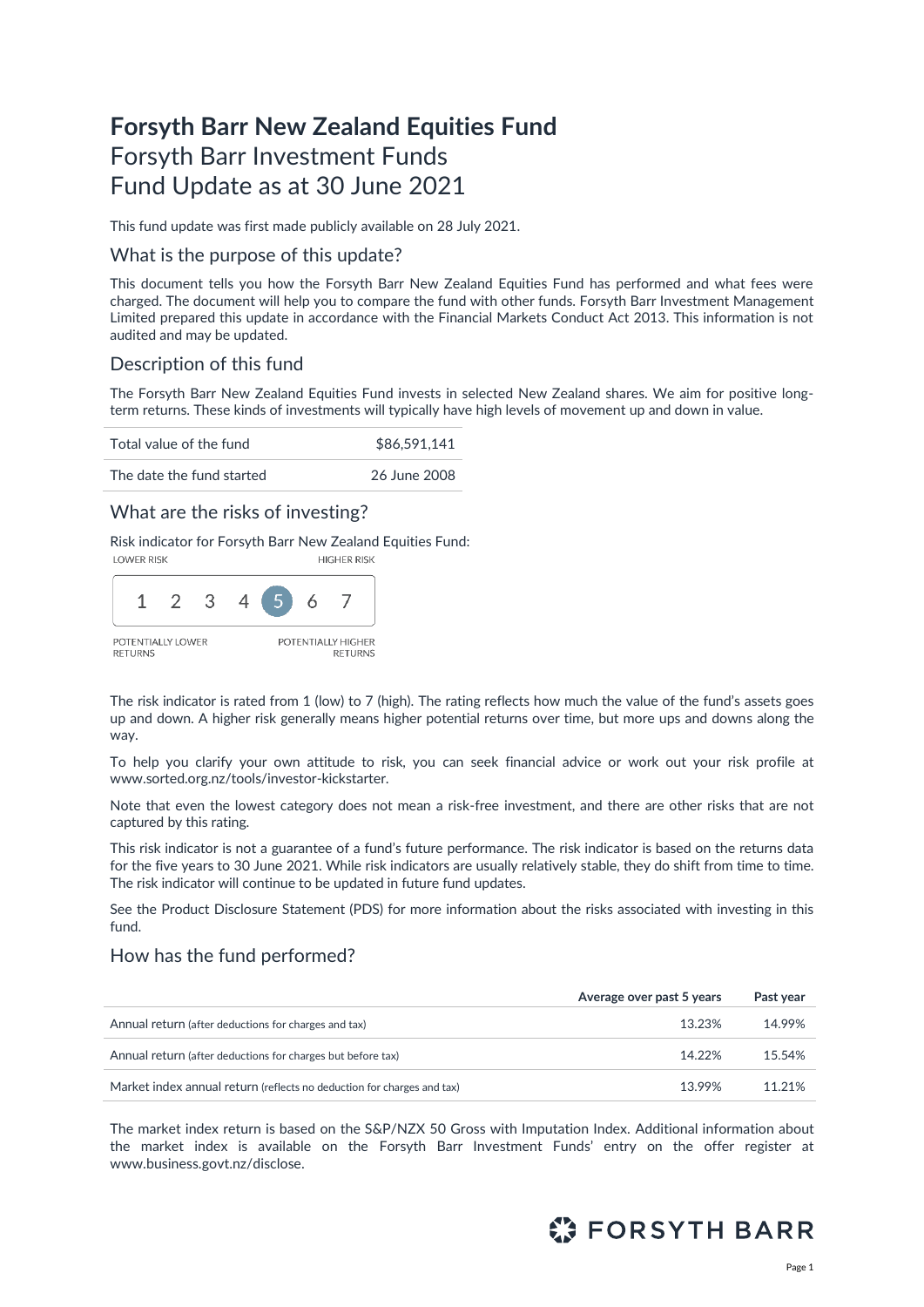# Annual return graph



This shows the return after fund charges and tax for each of the last 10 years ending 31 March. The last bar shows the average annual return for the last 10 years, up to 30 June 2021.

Important: This does not tell you how the fund will perform in the future.

Returns in this update are after tax at the highest prescribed investor rate (PIR) of tax for an individual New Zealand resident. Your tax may be lower.

### What fees are investors charged?

Investors in the Forsyth Barr New Zealand Equities Fund are charged fund charges. In the year to 31 March 2021 these were:

|                                                       | % of net asset value <sup>1</sup> |
|-------------------------------------------------------|-----------------------------------|
| Total fund charges                                    | 1.29%                             |
| Which are made up of:                                 |                                   |
| Total management and administration charges including | 1.29%                             |
| Manager's basic fee                                   | 1.27%                             |
| Other management and administration charges           | $0.02\%$ <sup>2</sup>             |
| Total performance-based fees                          | 0.00%                             |
|                                                       | Dollar amount per investor        |
| Other charges                                         | \$0.00                            |

Investors are not currently charged any other fees. See the PDS for more information about fees. Small differences in fees and charges can have a big impact on your investment over the long term.

#### **Example of how this applies to an investor**

Jane had \$10,000 in the fund at the start of the year and did not make any further contributions. At the end of the year, Jane received a return after fund charges were deducted but before tax of \$1,554 (that is 15.54% of her initial \$10,000). This gives Jane a total return after tax of \$1,499 for the year.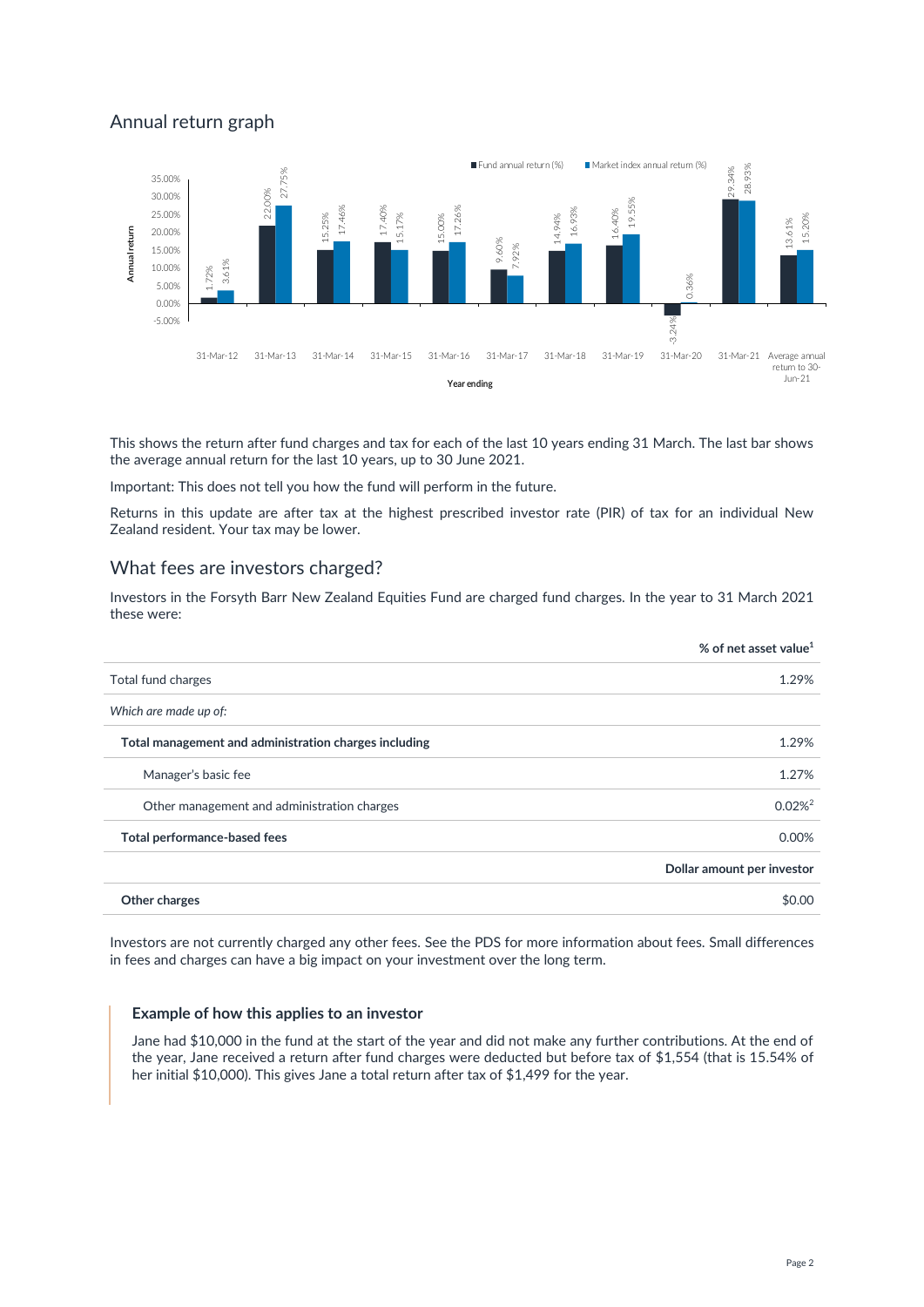# What does the fund invest in?

This shows the types of assets that the fund invests in.



#### Actual investment mix

### Target investment mix

| Cash and cash equivalents    | 5.00%    |
|------------------------------|----------|
| New Zealand fixed interest   | $0.00\%$ |
| International fixed interest | $0.00\%$ |
| Australasian equities        | 85.00%   |
| International equities       | $0.00\%$ |
| Listed property              | 10.00%   |
| Unlisted property            | $0.00\%$ |
| Commodities                  | 0.00%    |
| Other                        | 0.00%    |

### Top 10 investments

|    | Name                                                     | Percentage of<br>fund net assets | <b>Type</b>           | Country     | <b>Credit rating</b><br>(if applicable) |
|----|----------------------------------------------------------|----------------------------------|-----------------------|-------------|-----------------------------------------|
|    | Fisher & Paykel Healthcare<br><b>Corporation Limited</b> | 10.20%                           | Australasian equities | New Zealand |                                         |
| 2  | Spark New Zealand Limited                                | 7.01%                            | Australasian equities | New Zealand |                                         |
| 3  | Contact Energy Limited                                   | 6.47%                            | Australasian equities | New Zealand |                                         |
| 4  | Infratil Limited                                         | 5.63%                            | Australasian equities | New Zealand |                                         |
| 5  | Fletcher Building Limited                                | 5.42%                            | Australasian equities | New Zealand |                                         |
| 6  | Ebos Group Limited                                       | 4.47%                            | Australasian equities | New Zealand |                                         |
| 7  | Mainfreight Limited                                      | 4.45%                            | Australasian equities | New Zealand |                                         |
| 8  | Meridian Energy Limited                                  | 4.32%                            | Australasian equities | New Zealand |                                         |
| 9  | SKYCITY Entertainment Group Limited 3.55%                |                                  | Australasian equities | New Zealand |                                         |
| 10 | Auckland International Airport Limited                   | 3.44%                            | Australasian equities | New Zealand |                                         |

The top 10 investments make up 54.96% of the fund.